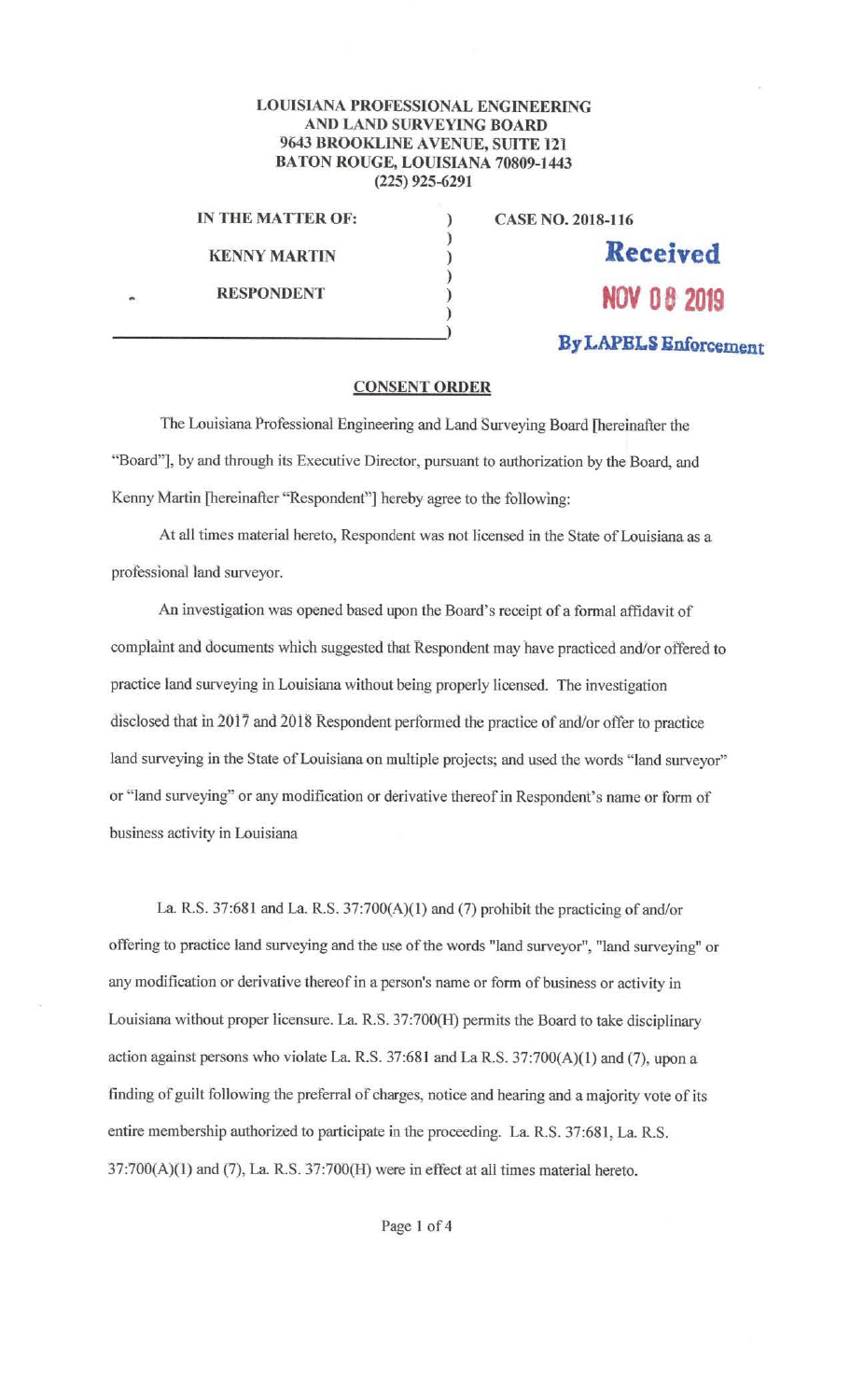It is undisputed that **(a)** at all times material hereto, Respondent was not licensed as a professional land surveyor in State of Louisiana, **{b)** in 2017 and 2018 Respondent performed the unlicensed practice of land surveying on multiple projects, and (c) Respondent used "land surveyor" or "land surveying" or any derivative thereof in his name or business activity in Louisiana

By letter dated March 14, 2019, the Board gave notice to Respondent that it was considering the preferral of charges against Respondent on the grounds that Respondent may have violated La. R.S. 37:681 and 37:700(A)(1) and (7), prohibit the practicing of and/or offering to practice land surveying and the use of the words "land surveyor", "land surveying" or any modification or derivative thereof in a person's name or form of business or activity in Louisiana without proper licensure.

Wishing to dispense with the need for further disciplinary action and to conclude the instant proceeding without further delay and expense, for the purpose of this proceeding only, Respondent and the Board do hereby enter into this Consent Order, in which Respondent of his own free will consents to the issuance of a Consent Order by the Board, wherein Respondent agrees to **{a)** pay a fine of One Thousand Five Hundred and No/ 100 (\$1,500.00) Dollars, {b) pay administrative costs of Four Hundred Two and 08/100 (\$402.08) Dollars, and **(c)** the publication of this Consent Order on the Board's website and a summary of this matter in the Board's official journal, the *Louisiana Engineer and Surveyor Journal,* and the reporting of this matter to the National Council of Examiners for Engineering and Surveying (NCEES), identifying Respondent by name.

Respondent admits that his conduct as set forth above constitutes violations of La R.S.  $37:681$  and La R.S.  $37:700(A)(1)$  and (7) as stated herein. Respondent acknowledges awareness of said laws and/or rules and states that he will comply with all applicable laws and rules henceforth. Respondent has been advised of his right to an informal conference, of his right to a hearing before the Board, to be represented by counsel before the Board and/or to appear at any hearing personally or by counsel and present witnesses and evidence in his own behalf, he hereby waives these rights and his right to appeal, and he states affinnatively that he has been afforded all administrative remedies due him under the law. Respondent further acknowledges awareness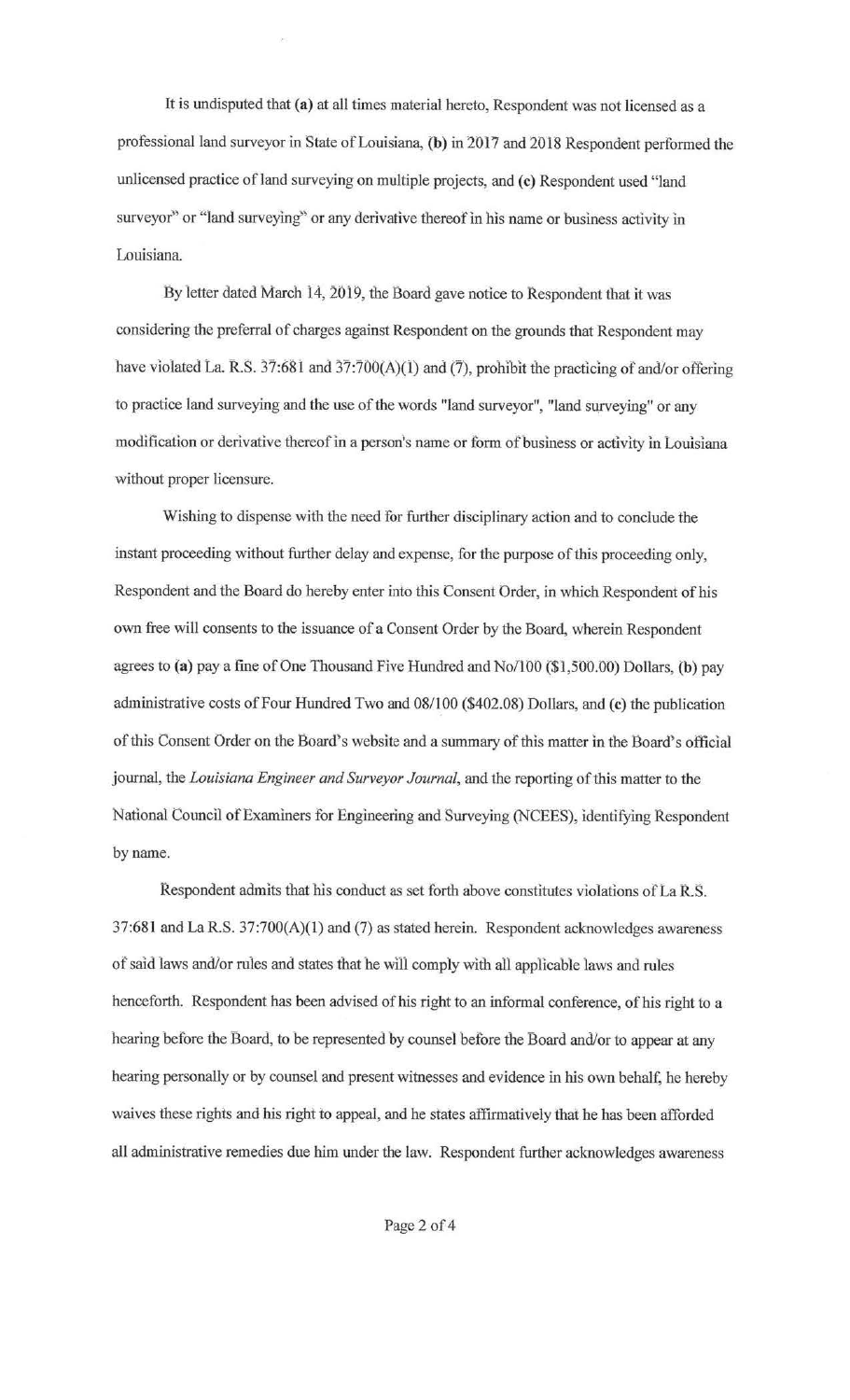of the fact that the signed original of this Consent Order will remain in the custody of the Board as a public record and will be made available for public inspection and copying upon request.

Therefore, in consideration of the foregoing and by signing this Consent Order, Respondent does hereby waive his right to an informal conference, to a hearing before the Board, to the presenting of evidence and witnesses on his behalf, to Findings of Fact and Conclusions of Law in this case, and to judicial review of this Consent Order.

Respondent hereby represents that (a) he fully understands the meaning and intent of this Consent Order, including but not limited to its final and binding effect, (b) he has voluntarily entered into this Consent Order and that no other promise or agreement of any kind has been made to or with it by any person whatsoever to cause the execution of this instrument and (c) the sanctions set forth in this Consent Order do not prevent the Board from taking further disciplinary or enforcement action against Respondent on matters not specifically addressed in this Consent Order.

WHEREFORE, the Louisiana Professional Engineering and Land Surveying Board and Respondent agree that:

1. Respondent shall pay a fine of One Thousand Five Hundred and No/100 (\$1,500.00) Dollars, which shall be tendered to the Board by certified check payable to the Board, due upon the signing of this Consent Order; and

2. Respondent shall pay administrative costs of Four Hundred Two and 08/100 (\$402.08) Dollars, which shall be tendered to the Board by certified check payable to the Board, due upon the signing of this Consent Order; and

3. This Consent Order shall be published on the Board's website and a summary of this matter shall be printed in the official journal of the Board, the *Louisiana Engineer and Surveyor Journal,* and reported to the National Council of Examiners for Engineering and Surveying (NCEES), identifying Respondent by name; and

4. Thls Consent Order shall not become effective unless and until it is accepted and signed by and on behalf of the Board. Should the Board not accept and sign this Consent Order, it is agreed that presentation of this matter to the Board shall not prejudice the Board or any of its members, staff, attorneys or representatives from further participation, consideration, or resolution of any further proceedings herein.